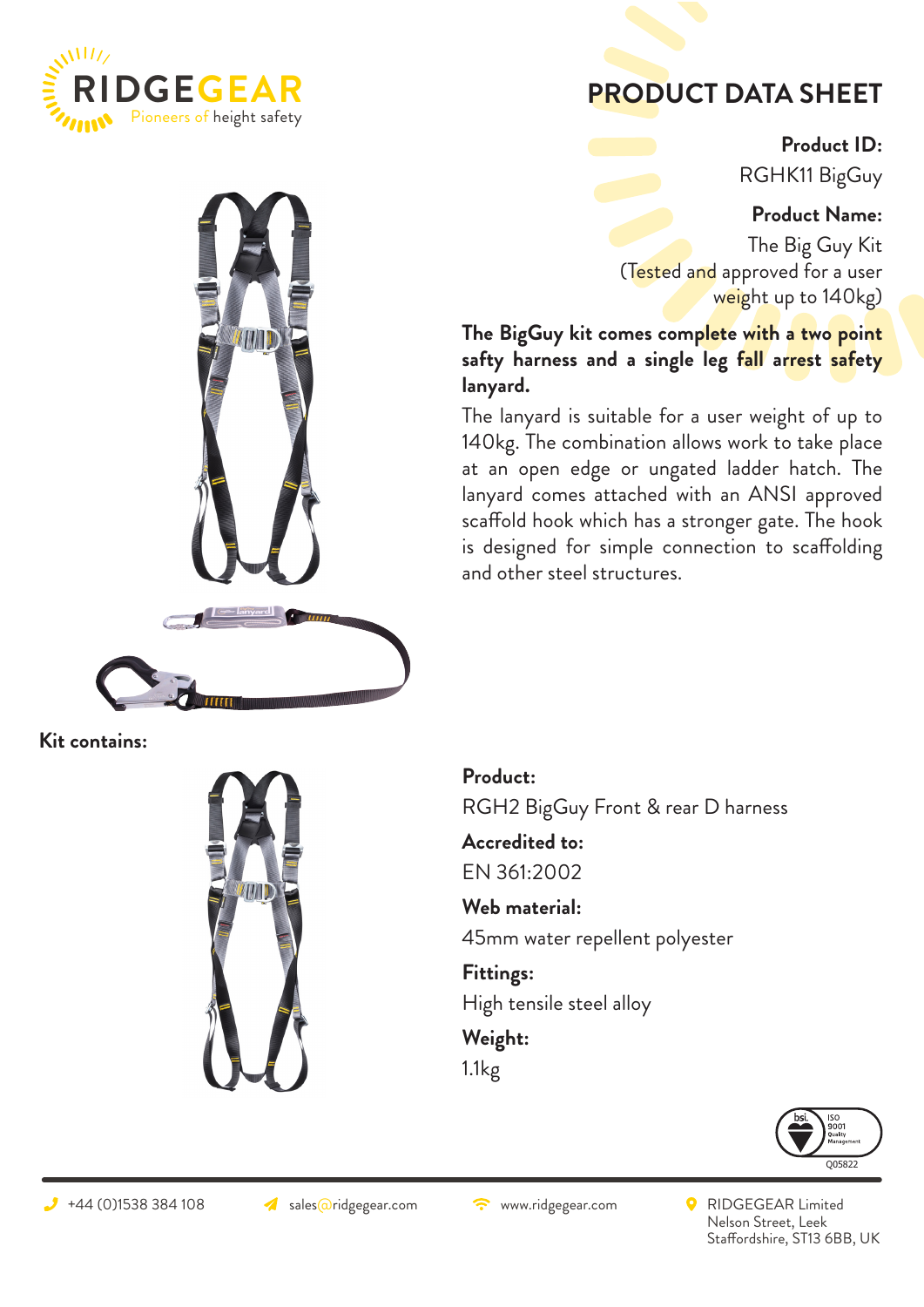





## **Product:**

RGL1 BigGuy Single Leg Webbing Lanyard and Shock Absorber

**Accredited to:** EN 355:2002

**Web material:**  26mm water repellent polyester 32kN

**Fittings:** 1 x RGK88 62mm Double Action Aluminium Scaffold Hook + Captive Eye 1 x RGK1 17mm Screwgate Steel Karabiner

**Max arrest force:**

<6kN

**Length:**  1.4m

**Product:**  RGK88 62mm Double Action Aluminium Scaffold Hook + Captive Eye

**Accredited to:** EN 362: 2004 ANSI Z359.12

**Material:**  Aluminium

**Plating**: Andonised

**Gate opening:** 62mm

**External length:** 248mm

**Eye diameter:** 30mm

**Closure type:** Double action

**MBS:** 23kN

**Weight:** 640g



 $\rightarrow$  +44 (0)1538 384 108  $\rightarrow$  sales@ridgegear.com  $\rightarrow$  www.ridgegear.com  $\rightarrow$  RIDGEGEAR Limited Nelson Street, Leek Staffordshire, ST13 6BB, UK